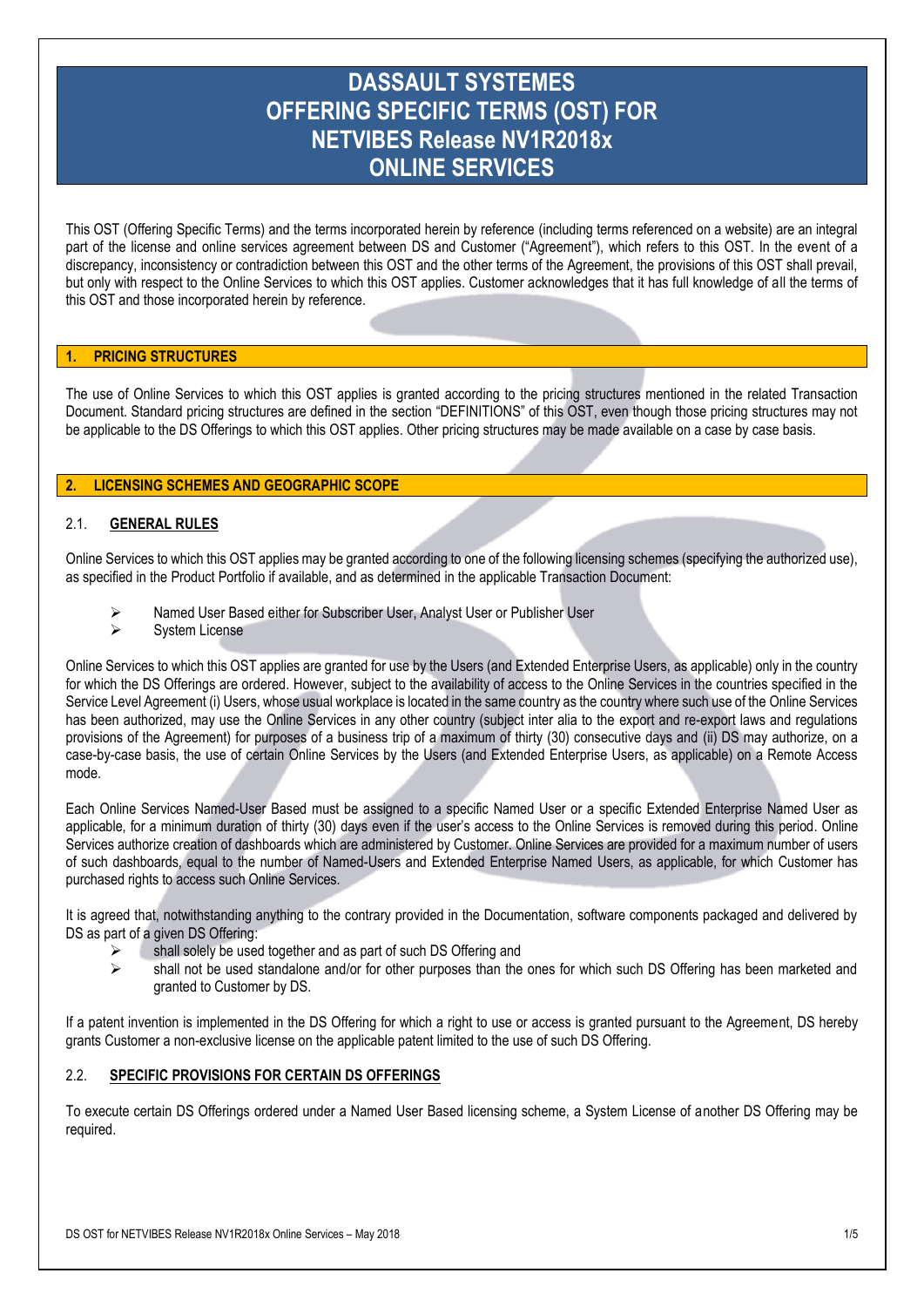## **3. OTHER PERMITTED USES FOR DS OFFERINGS**

**USE FOR CERTAIN SERVICES**. Except for Development Tool Kits, Customer is authorized to use the Online Services for added-value engineering or implementation services. Added-value engineering or implementation services are services to deliver to a third party end user any deliverable generated specifically for said third party end user from use by Customer of the Online Services. In any event, Customer may not (1) use the Online Services to develop software code for (i) general distribution by any means, and whether alone or bundled or delivered with any product, data, information, software, or other element, or (ii) any services that do not add value attributable to the intervention of specific human skills, such as, without limitation, in a data services operation or as an application service provider, or (2) give any third party the access to the Online Services unless otherwise expressly authorized in the Agreement, or (3) represent or imply to any party that it is an authorized or certified provider of services for DS. Customer shall indemnify and defend DS against any claim, expense, judgment, damage or loss (including reasonable attorneys' fees) which arises out of or in any way relates to Customer's use of the Online Services with third party end users.

**USE OF SEARCH ENGINE**. The search engine component which is integrated in the DS Offerings cannot be used separately from them, and can only be used to search for a limited number of Documents in third party and Customer contents. Such limited number shall not exceed at any given moment one hundred million (100,000,000) Documents.

**USE OF NETVIBES PREMIUM DASHBOARD (6MP-NPD)**. If the number of feeds aggregated in the dashboard exceeds at any given moment five thousand (5,000) feeds, the performance of the dashboard component which is integrated in the DS offering may be altered.

**USE OF NETVIBES PREMIUM DASHBOARD FOR PUBLIC ACCESS (6NP-NPA):** 6NP-NPA means a NETVIBES Premium Dashboard Online Services with a single Publisher User access, which can be viewed in read-only mode by a maximum of five hundred thousand (500,000) End-Users per calendar month. Except the limited authorized use explicitly granted under this OST to the Customer in relation to the End-Users, no other express or implied right or license is granted hereunder to End-Users. Customer shall indemnify and defend DS against any claim, expense, judgment, damage, or loss (including reasonable attorneys' fees) which arises out of or in any way relates to use of the DS Offerings by and/or with End-Users.

## **4. SPECIFIC TERMS FOR THIRD PARTY SOFTWARE**

The specific terms relating to the use of certain third party software components or products not developed by or for a DS Group Company and granted to Customer to be used in connection with or within a DS Offering are defined hereafter:

## **4.1 OPEN SOURCE SOFTWARE**

The DS Offerings may include open source software components. Whenever notices (such as acknowledgment, copies of licenses or attribution notice) are required by the original licensor, such notices are included in the Documentation of the DS Offerings.

Moreover, some components may not be distributed and licensed under the terms of the Agreement but under the terms of their original licenses as set forth in the Documentation of the DS Offerings themselves. Source code for these components is available upon request.

Except for components mentioned in the section EXCLUSIONS below, the warranty, indemnification and Support Services provided by DS under the Agreement apply to all such open source software components and shall be provided by DS and not by the original licensor, but only for the use of the DS Offerings that is in compliance with the terms of the Agreement, and in conjunction with the DS Offerings. The original licensors of said open source software components provide them on an "as is" basis and without any liability whatsoever to Customer.

## **4.2 ADDITIONAL THIRD PARTY SOFTWARE TERMS**

The following terms apply in addition to the Agreement:

#### Sencha Touch from Sencha

Customer is not authorized to use the Sencha Touch component in any application other than the DS Offering with which it is distributed.

## **4.3 EXCLUSIONS**

The warranty, indemnification and Support Services provided by DS under the Agreement are not applicable to open source software components listed hereunder:

## *NONE*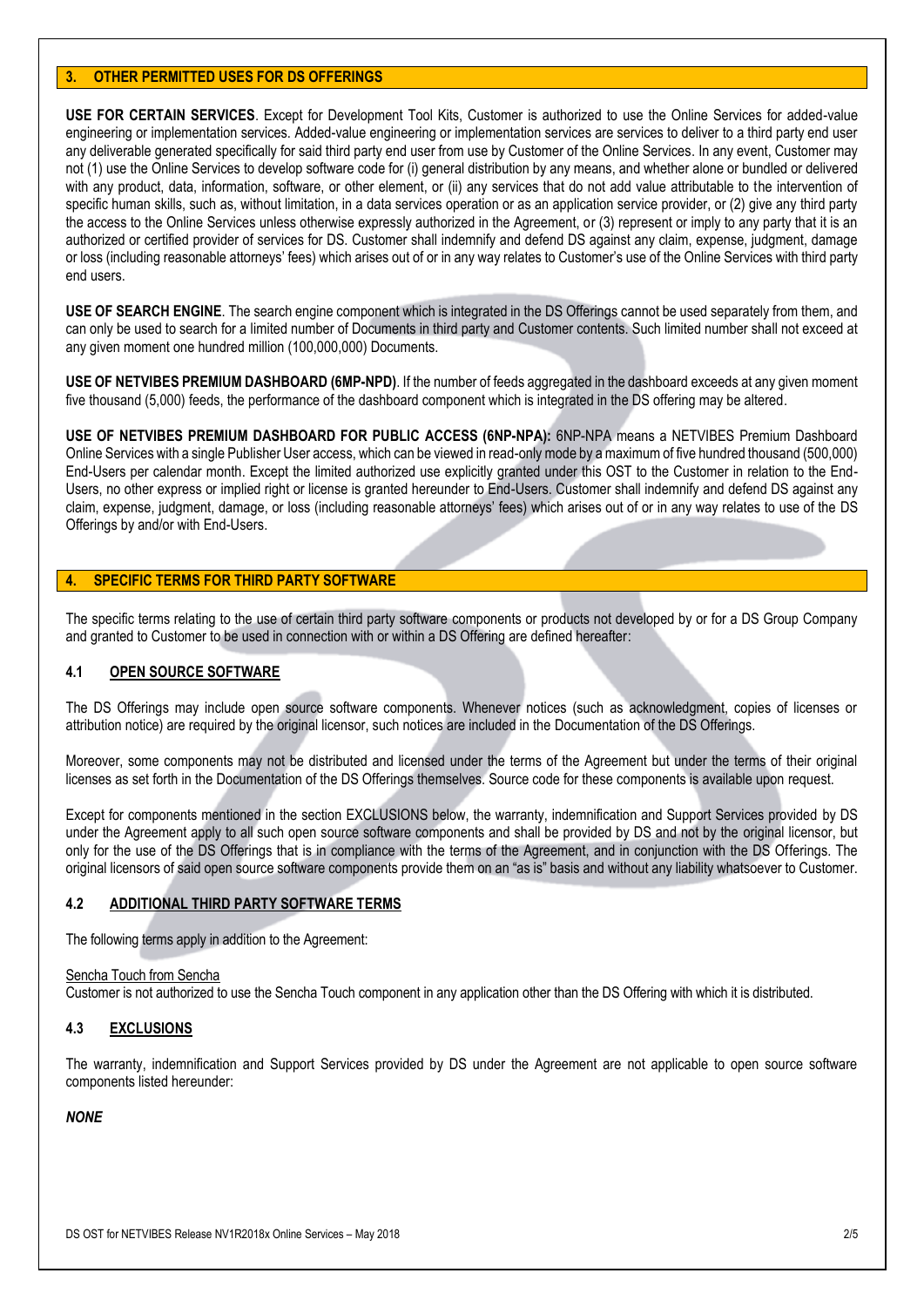#### **5. DEFINITIONS**

The following definitions supplement those of the section "Definitions" of the Agreement.

**Analyst User** means a Named User or an Extended Enterprise Named User as applicable that uses these Online Services to view any dashboard, personalize it and create new analytics. He cannot create new dashboards.

**Configuration** or **Package** means a standard set of DS Offerings which are bundled together. The DS Offerings composing such Configuration or Package shall only be operated together.

**Development Tool Kit** means a DS Offering specifically designed for application or content development. A Development Tool Kit is either identified (i) with "CAA" or "ENOVIA Studio" in the DS Offering name, or (ii) in the Transaction Document and/or the Product Portfolio.

**Document** means an unstructured piece of data which is either a news feed, a blog article, or a post on a social network, and is extracted from contents accessible through third party and Customer applications selected by Customer.

**End-User** means an individual (not necessarily a Customer's User or Extended Enterprise User) that may be authorized to use services provided by Customer through NETVIBES PREMIUM DASHBOARD FOR PUBLIC ACCESS (6NP-NPA).

**Extended Enterprise User** means an employee of Customer's affiliate(s), supplier(s) and/or customer(s) authorized to use Customer's DS Offering for the sole and exclusive purpose of enabling the Extended Enterprise User(s) to conduct business with Customer. The use of the DS Offering by any such Extended Enterprise User(s) (1) shall be solely limited to use (a) as configured and deployed by Customer and (b) in connection with the Extended Enterprise User's performance of services for and on behalf of Customer, and (2) shall exclude any use by Extended Enterprise User (a) for its own account or a third party's account, or (b) for the purpose of modifying, otherwise using, maintaining or hosting the DS Offering. Extended Enterprise Users are authorized if so specified in the Product Portfolio.

**Machine** means a computer equipment on which a Licensed Program is executed (1) (a) belonging to Customer or under its sole control or supervision and (b) located on Customer's premises (provided when applicable that Users and Extended Enterprise Users, as applicable, may occasionally use laptop computers outside Customer's premises) or (2) operated by a third party service provider as specifically authorized in the Agreement solely for and on behalf of Customer, in the same country.

**Product Portfolio** means a set of information related to the DS Offerings available at [http://www.3ds.com/terms/product-portfolio.](http://www.3ds.com/terms/product-portfolio)

**Publisher User** means a Named User or an Extended Enterprise Named User as applicable that uses these Online Services to create new dashboards (at least one Publisher DS Offering is required for each dashboard), manages User access permissions and publishes live updates to Users.

**Remote Access** means, if so specified in the Product Portfolio, that Users and/or Extended Enterprise Users may access and use the DS Offering remotely via the Internet from any country (subject inter alia to the export and re-export laws and regulations provisions of the Agreement).

**Subscriber User** means a Named User or an Extended Enterprise Named User as applicable that uses these Online Services to view any dashboard, personalize it and view analytics (read-only). He cannot create dashboards or run new analytics.

**User** means any (a) Customer's employee, or (b) employee of Customer's consultant(s) or subcontractor(s) (i) who accesses a DS Offering, (ii) who works for the exclusive internal needs of Customer and (iii) whose usual workplace is located within Customer's premises. For Academic Use of DS Offering**, User** means (i) any individual who works for Customer and is dedicated either to education or research or (ii) any individual regularly enrolled as a *bona fide* student in Customer's academic program.

## **PRICING STRUCTURES**

**ASC** means the Annual Service Charge for use of a DS Offering, subject to the conditions set forth in the Agreement. For the first year of each right to use a DS Offering, ASC is due together with the PSC or TSC, as applicable. Provided Customer has paid PSC or TSC as applicable, payment of the ASC for a DS Offering entitles Customer to (i) use the DS Offering, (ii) Support Services for the Licensed Program(s) included in the DS Offering for one (1) year, including a license (subject to the conditions set forth in the Agreement) to use the Release(s) of such Licensed Program(s) made available by DS during such year, in lieu of the license(s) on the previous Release(s) of the Licensed Program(s) made available to Customer, and (iii) a one (1) year right to use and to receive Support Services for the elements of the DS Offering other than the Licensed Program(s) included in such DS Offering. Termination of ASC of a DS Offering ordered under a TSC/ASC pricing structure automatically terminates TSC. Termination of ASC of a DS Offering ordered under a PSC/ASC pricing structure shall result in suspension of the right to use the DS Offering. Online Services as stated in the SLA shall be deemed expired. Customer may reinstate the DS Offering ordered under a PSC/ASC pricing structure of a terminated ASC, provided Customer pays (i) ASC for one (1) year and (ii) ASC fees that would have been due in respect of the use of the DS Offering from the date of termination of ASC to the date of reinstatement of such DS Offering.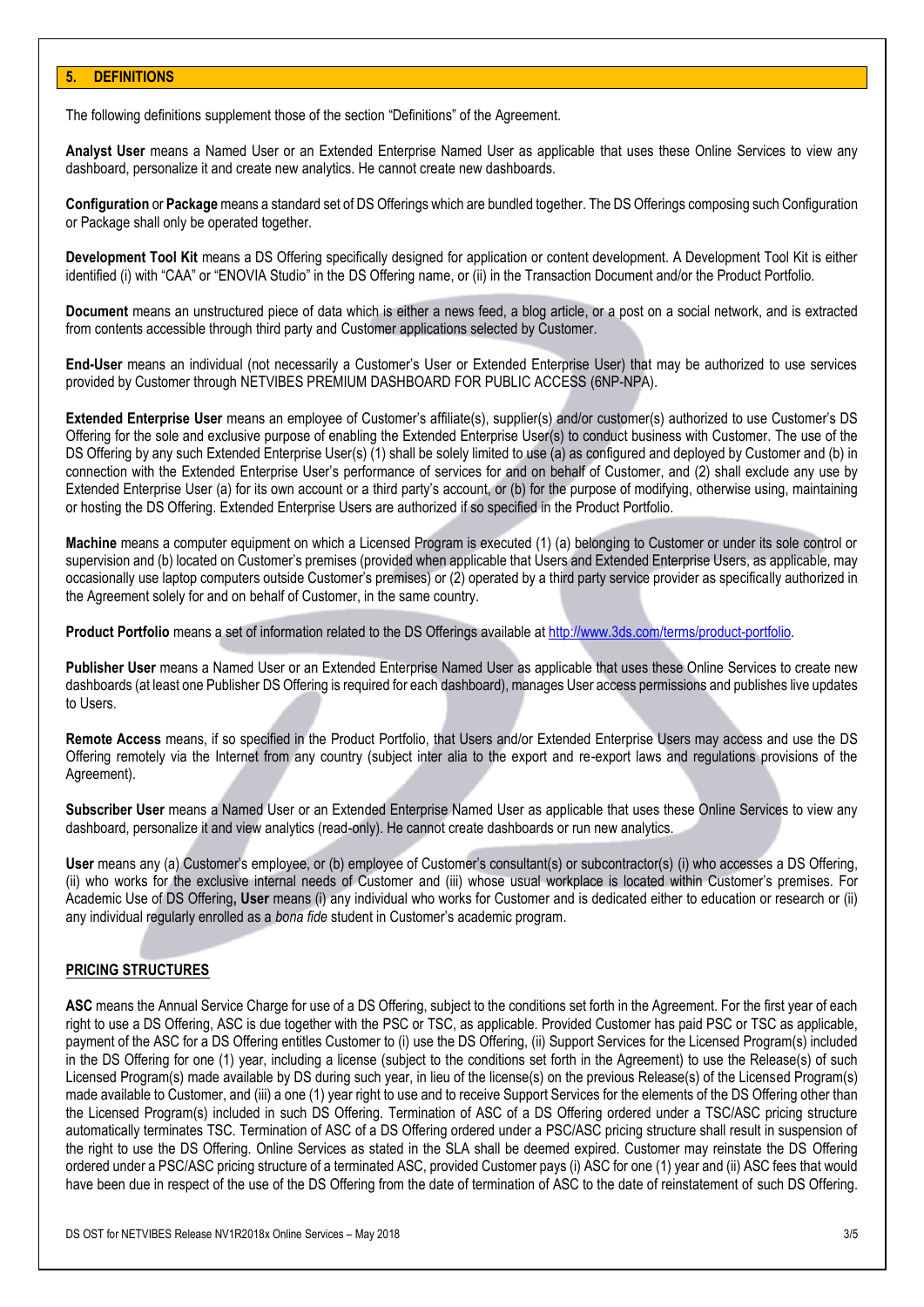Each year, the ASC renewal price shall be calculated by applying the percentage difference between the list price of the renewal period and the list price of the prior period against the price charged to Customer for the prior period.

**PSC** means the Primary Service Charge applicable to each DS Offering ordered under the PSC/ASC pricing structure. The PSC is a one-time and non-refundable charge. Payment of the PSC for a DS Offering provides Customer with an access right to the Licensed Program(s) included in the DS Offering at any time subject to the conditions set forth in the Agreement. Customer may terminate its online access to a DS Offering at any time and, if such option is generally available to the market, opt instead to install on Machines and use the functionally equivalent Release of the Licensed Program(s) being used by Customer upon the termination date of the corresponding ASC, provided that Customer requests such change in writing prior to the termination date of the PSC, pays reasonable fees for such change, and is not in breach of this Agreement. Any such use is perpetual and subject to the terms of this Agreement.

**QSC** means the Quarterly Service Charge for use of a DS Offering, subject to the conditions set forth in the Agreement. Payment of the QSC for a DS Offering entitles Customer to (i) a three (3) month right to use the DS Offering and (ii) Support Services for such DS Offering for three (3) months. Customer is deemed to have accepted to renew any DS Offering for three (3) months and to pay QSC at the then applicable price, if Customer continues to use such DS Offering(s) after the anniversary date of the DS Offering. The renewal price shall be calculated by applying the percentage difference between the list price of the renewal period and the list price of the prior period against the price charged to Customer for the prior period. Termination of use rights and Support Services is not permitted without terminating the access rights to the Online Services.

**TSC** means the Term-based Service Charge applicable to each DS Offering ordered under the TSC/ASC pricing structure. "TSCx" is a TSC for a period of "x" years. As an example, "TSC3" is a TSC for a period of three (3) years. The TSC is a one-time and non-refundable charge. Payment of the TSC for a DS Offering provides Customer with an access right to the Licensed Program(s) included in the DS Offering for a period as described in the Product Portfolio and/or in the Transaction Document, subject to the conditions set forth in the Agreement. TSC is not automatically renewed. Customer may terminate its online access of a DS Offering at any time and, if such option is generally available to the market, opt instead to install on Machines and use the functionally equivalent Release of the Licensed Program(s) being used by Customer upon the termination date of the corresponding ASC, provided that Customer requests such change in writing prior to such termination date and is not in breach of this Agreement. Any such use shall be for the remaining duration of the TSC ordered by Customer and subject to the terms of this Agreement.

**YSC** means the Yearly Service Charge for use of a DS Offering, subject to the conditions set forth in the Agreement. Payment of the YSC of a DS Offering entitles Customer to (i) a one (1) year right to use the DS Offering and (ii) Support Services for such DS Offering for one (1) year. Customer is deemed to have accepted to renew any DS Offering for one (1) year and to pay YSC at the then applicable price, if Customer continues to use such DS Offering(s) after the anniversary date of the DS Offering. The renewal price shall be calculated by applying the percentage difference between the list price of the renewal period and the list price of the prior period against the price charged to Customer for the prior period. Termination of use rights and Support Services is not permitted without terminating the access rights to the Online Services.

## **LICENSING SCHEMES**

**Extended Enterprise Named User** means an Extended Enterprise User identified with a unique username and password to use the DS Offering from a single machine at any given time.

**Named User** means a User identified with a unique username and password to use the DS Offering from a single machine at any given time.

**Named User Based.** Use of a DS Offering in Named User Based mode is authorized for the maximum number of Named Users and/or Extended Enterprise Named Users, as applicable, defined in related Transaction Document. If so specified in the Product Portfolio, certain DS Offerings used in Named User Based mode can be run on several machines at the same time, within the limit of the consumption capacity of the Token Based licenses. Customer shall not use any automated program or "user agent" program or utilities for multiple Users and/or Extended Enterprise Users, as applicable, and Customer shall ensure that Named Users and Extended Enterprise Named Users do not share or use the same username and password. Customer may replace Named User(s) or Extended Enterprise Named User(s), as applicable, as necessary to reflect permanent personnel change(s), provided that the number of individuals authorized to use the DS Offering does not exceed the maximum number of rights granted to Customer for such DS Offering. Upon DS's request, Customer shall provide DS with a signed document listing (i) the number of Named Users and Extended Enterprise Named Users, as applicable, (ii) the type of use of the DS Offerings, and (iii) the locations and types of the systems on which DS Offerings operate or Customer has installed the DS Offering(s) as applicable. DS may provide Customer with one or more utilities, either included within the DS Offering(s) or separately, for the purpose of analyzing access right(s) and utilization, to establish usage by Customer. In such case, Customer shall provide, if applicable, the unedited and unmodified output file(s) and/or report(s) resulting from the operation(s) of such utility(ies), along with a signed declaration that the file(s) is(are) representative of actual DS Offering(s) usage. Customer is responsible for implementing all reasonable means to monitor its compliance with the terms of the Agreement.